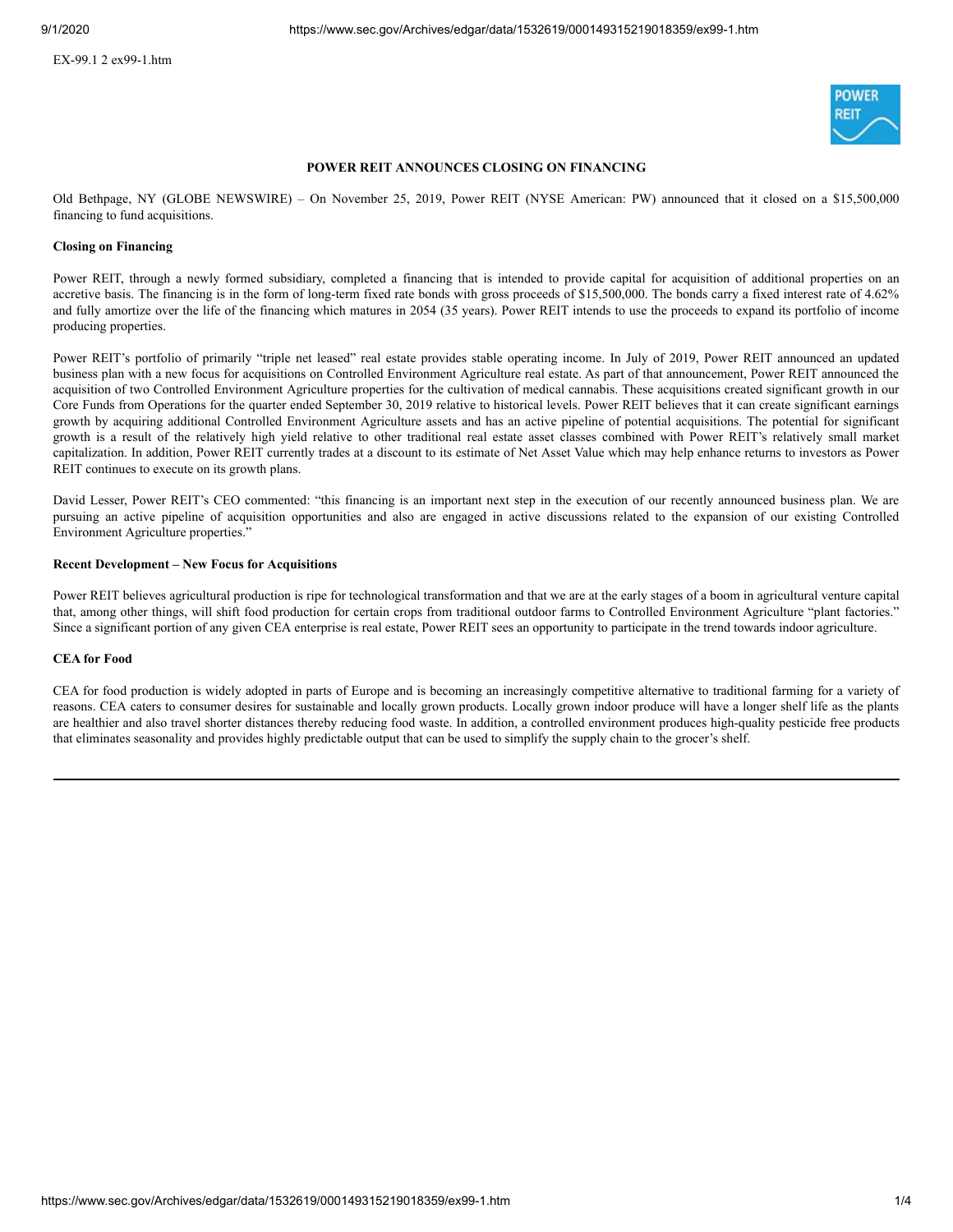

## **CEA for Cannabis**

Power REIT is focused on investing in the cultivation and production side of the cannabis industry through the ownership of real estate. As such it is not directly in the cannabis business and also not even indirectly involved with facilities that sell cannabis directly to consumers. By serving as a landlord, Power REIT believes it can generate attractive risk adjusted returns related to the fast growing cannabis industry and that this offers a safer approach than investing directly in cannabis operating businesses.

#### **Recent Acquisitions**

On July 15, 2019, Power REIT announced that it had acquired two greenhouse properties located in southern Colorado. The two properties are leased to an operator that is licensed for the cultivation and processing of medical cannabis. The total combined purchase price was \$1,770,000. The annual straight-line triple net-rent is approximately \$331,000 which translates to a yield of approximately 19%. During Q3 2019, Power REIT recorded approximately \$72,000 of income related to these acquisitions compared to approximately \$83,000 that would be recorded for a full quarter. The acquisition of the greenhouses was closed on an all-cash basis with existing working capital. As such, they are accretive to Core Funds from Operations by approximately \$331,000 per annum which is more than a 30% increase from historical levels. Power REIT is currently in active discussions regarding the expansion of one of the two greenhouse properties.

## **Dividend Declaration**

Preferred Stock: For the Company's 7.75% Series A Cumulative Redeemable Perpetual Preferred Stock, a cash dividend of \$0.484375 per depositary share was declared. The preferred stock dividend, which equates to an annual dividend payment of \$1.9375 per depositary share, is payable on December 15, 2019, to stockholders of record on November 15, 2019.

#### **About Power REIT**

Power REIT is a real estate investment trust that owns real estate related to infrastructure assets including properties for Controlled Environment Agriculture, Renewable Energy and Transportation. Power REIT is actively seeking to expand its real estate portfolio related to Controlled Environment Agriculture and Renewable Energy.

#### **Additional Information**

Further details regarding Power REIT's consolidated results of operations and financial condition as of and for the year ended December 31, 2018 are contained in the Company's annual report on Form 10-K filed with the Securities and Exchange Commission, which can be viewed at the Company's website at www.pwreit.com under the Investor Relations section, and in EDGAR on the SEC's website, www.sec.gov.